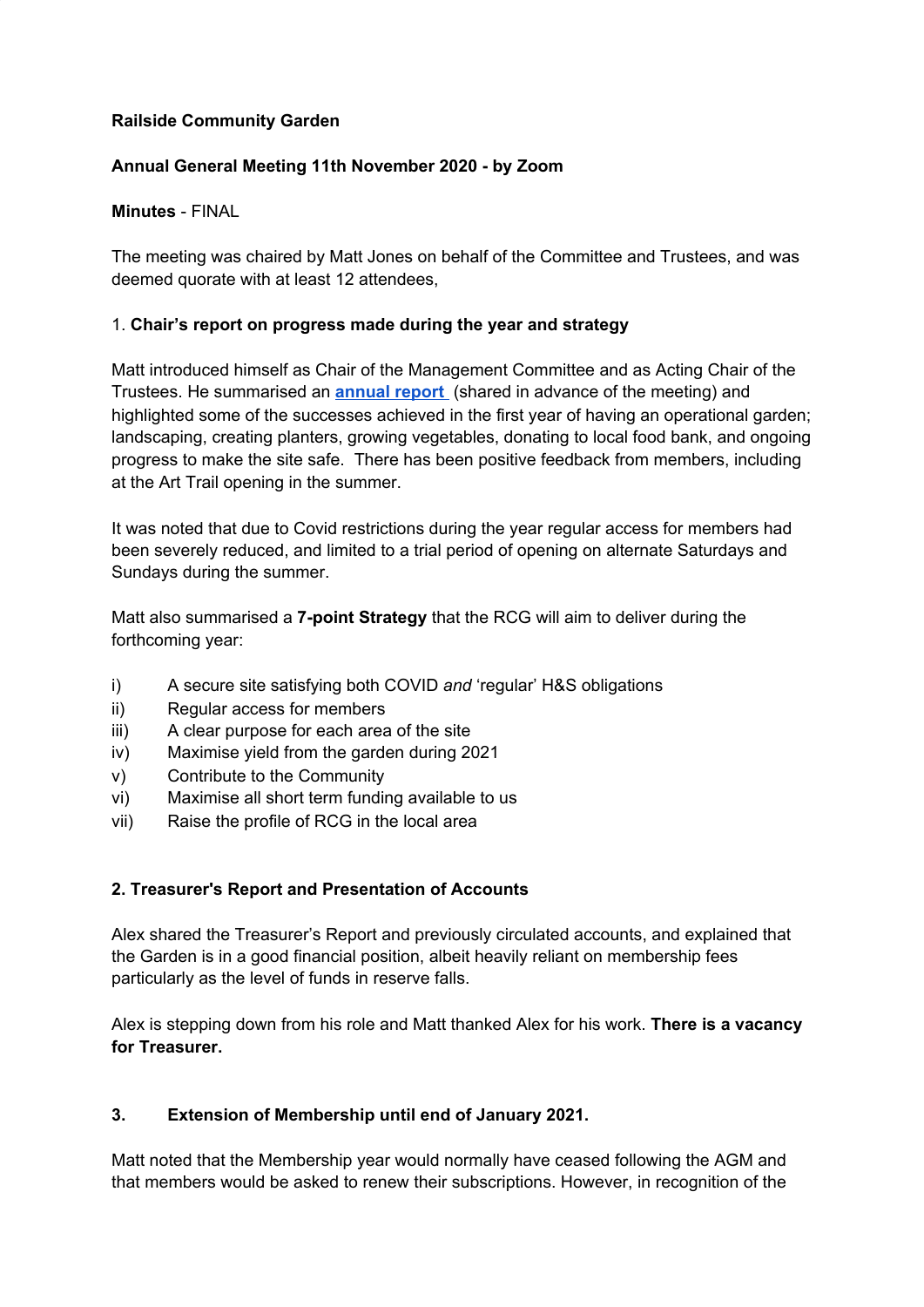limited members access to RCG during 2020 due to COVID, the Committee and Trustees had agreed to **extend the Membership year to end of January 2021.** Membership renewals would therefore not be sought until this time.

# **4. Structure of RCG and roles**

Matt summarised the structure of the RCG and the different ways that members can get involved in the garden.

i) Members can join **ad hoc sessions** at weekends, alongside Committee/Works Group members - for planting, tidying and weeding, planter building or any other tasks.

ii) A more regular, hands-on, garden focussed involvement would be to join the **Works Group**, which meets monthly, to plan what needs to be planted, seeded, grown and general gardening direction and progress.

iii) The **Management Committee** which oversees and co-ordinates the running of the Garden.

iv) The **Trustees**, responsible for ensuring that the RCG carries out its functions as a Charitable Incorporated Organisation in accordance with the Charity Commission Guidelines, meets its purpose, and ensures it provides benefit to the location/community it serves.

# 4. **Election and Reinstatement of Trustees**

The formal business of the meeting was to elect new Trustees for the forthcoming year. As per the Constitution, one third of the Trustees, as defined by their length of service, had to resign: Matt Jones, Druid Fleming, and Amanda Waite

**Amanda** and **Matt** stood again were duly re-elected – seconded by Caroline & Kay

**Ailbhe Phelan**, **Kay Trotter** and **Jane Crees** were proposed and elected as new Trustees – seconded by Caroline and Amanda.

# **Patricia Smith, Kate Fletcher** and **Alex Yedigaroff** continue as Trustees

In addition, **Jane** was elected as trustee and **Chair of Trustees** – seconded by Caroline & Kay

# **Updated List of Trustees from November 2020**

- 1. Amanda Waite
- 2. Caroline Gridley
- 3. Matt Jones